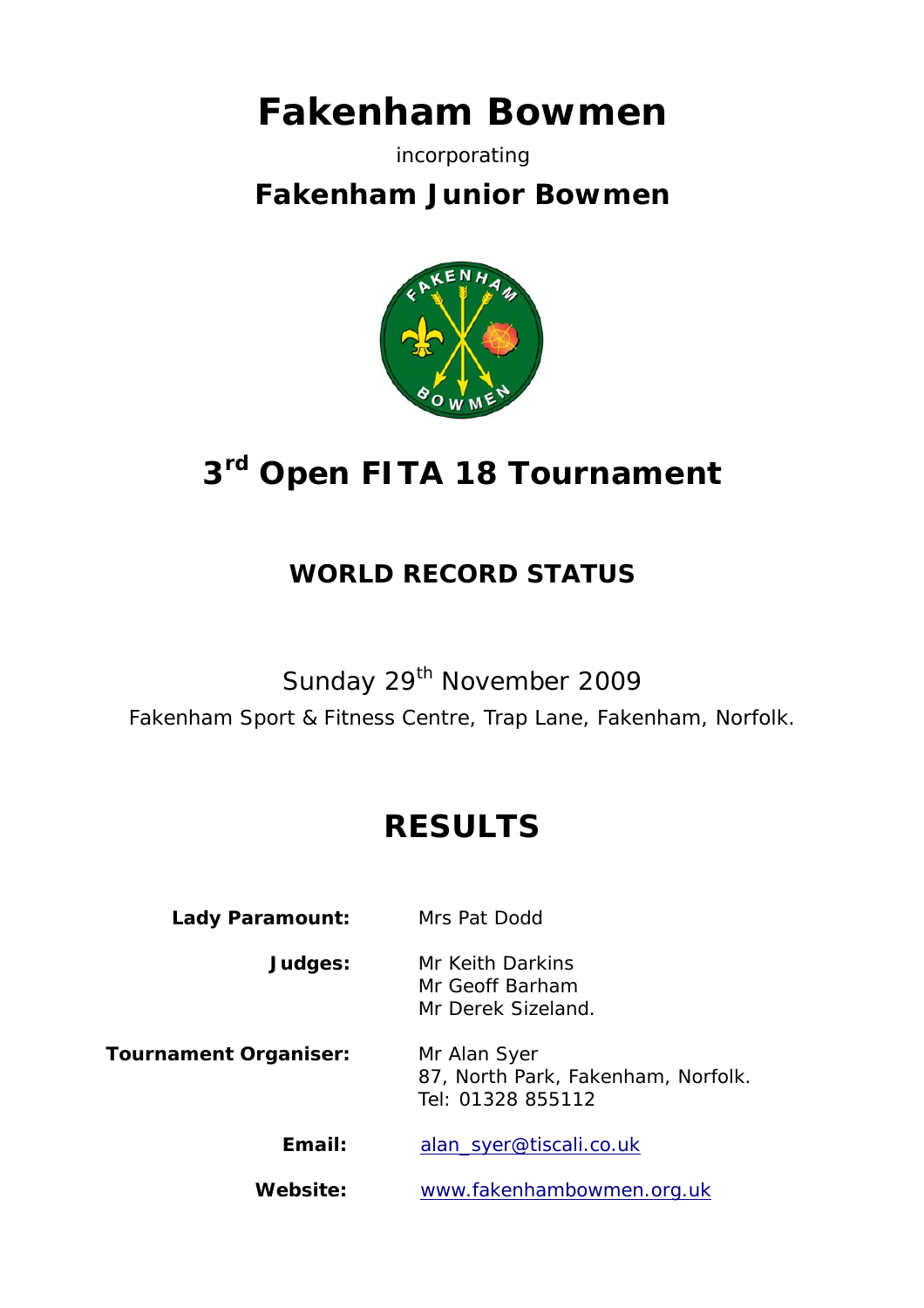## Fakenham Bowmen World Record Status FITA 18m: Results 2009

| Place          | <b>NAME</b>          | <b>CLUB</b>              | 1 Doz      | 2 Doz | 3 Doz | 4 Doz | 5 Doz | Total      | <b>Hits</b> |    | Golds          |
|----------------|----------------------|--------------------------|------------|-------|-------|-------|-------|------------|-------------|----|----------------|
|                |                      | <b>GENTS RECURVE</b>     |            |       |       |       |       |            |             |    |                |
| $\mathbf{1}$   | Kenny Allen          | <b>GNAS</b>              | 115        | 112   | 112   | 106   | 112   | 557        |             | 60 | 31             |
| $\overline{2}$ | Matthew Webb         | Mayflower                | 111        | 109   | 114   | 110   | 111   | 555        |             | 60 | 27             |
| 3              | Peter Humphries      | <b>Taverham Archers</b>  | 109        | 111   | 115   | 107   | 111   | 553        |             | 60 | 28             |
| $\overline{4}$ | Alec Wheeler         | Clophill A/C             | 112        | 110   | 111   | 110   | 110   | 553        |             | 60 | 22             |
| 5              | Alex Purser          | Mayflower                | 111        | 110   | 112   | 108   | 108   | 549        |             | 60 | 23             |
| 6              | Jamie Fisher         | Fakenham Junior Bowmen   | 108        | 112   | 103   | 112   | 113   | 548        |             | 59 | 26             |
| $\overline{7}$ | Jevgenijs Lipins     | Kings Lynn Bowmen        | 104        | 109   | 108   | 110   | 112   | 543        |             | 60 | 20             |
| 8              | David Turner         | Raydon Hall A/C          | 107        | 105   | 112   | 109   | 107   | 540        |             | 60 | 20             |
| 9              | Mark Webb            | Euston Park              | 109        | 107   | 110   | 104   | 109   | 539        |             | 60 | 16             |
| 10             | Derek Lawless        | <b>Braintree Archers</b> | 105        | 104   | 111   | 108   | 109   | 537        |             | 60 | 14             |
| 11             | Mike Bartrum         | Thorpe Hamlet A/C        | 99         | 106   | 104   | 105   | 108   | 522        |             | 60 | 17             |
| 12             | Alan Munson          | <b>Blue Arrows</b>       | 100        | 108   | 99    | 102   | 94    | 503        |             | 59 | 14             |
| 13             | <b>Trevor Pluck</b>  | <b>Wherry Archers</b>    | 93         | 96    | 106   | 105   | 102   | 502        |             | 58 | 11             |
| 14             | Darren Blake         | Taverham Archers         | 105        | 101   | 100   | 93    | 95    | 494        |             | 58 | $\overline{7}$ |
| 15             | Paul Kendall         | Silverspoon Bowmen       | 104        | 101   | 101   | 91    | 90    | 487        |             | 58 | 9              |
| 16             | John Bruce           | Kings Lynn Bowmen        | 98         | 98    | 90    | 103   | 96    | 485        |             | 58 | 10             |
| 17             | Phil Richards        | Fakenham Bowmen          | 90         | 84    | 102   | 104   | 84    | 464        |             | 57 | 9              |
| 18             | Paul Adams           | Friskney Bowmen          | 73         | 98    | 86    | 93    | 102   | 452        |             | 55 | 11             |
| 19             | Paul Murray          | Thorpe Hamlet A/C        | 72         | 88    | 97    | 95    | 92    | 444        |             | 55 | 6              |
| 20             | Robin Garnham        | <b>Blue Arrows</b>       | 98         | 95    | 98    | 85    | 66    | 442        |             | 53 | 10             |
| 21             | Richard Beane        | Thorpe Hamlet A/C        | 80         | 84    | 88    | 75    | 93    | 420        |             | 52 | 6              |
| 22             | Nigel Ground         | Fakenham Bowmen          | 66         | 99    | 75    | 91    | 86    | 417        |             | 51 | 11             |
|                | Jamie Fisher (2)     | Fakenham Junior Bowmen   | 110        | 115   | 112   | 114   | 111   | 562        |             | 60 | 31             |
|                | Jevgenijs Lipins (3) | Kings Lynn Bowmen        | 108        | 107   | 115   | 113   | 114   | 557        |             | 60 | 26             |
|                | Matthew Webb (2)     | Mayflower                | 109        | 109   | 110   | 113   | 111   | 552        |             | 60 | 26             |
|                | Jevgenijs Lipins (2) | Kings Lynn Bowmen        | 110        | 111   | 110   | 107   | 112   | 550        |             | 60 | 22             |
|                | Mark Webb (2)        | <b>Euston Park</b>       | 108        | 105   | 114   | 111   | 112   | 550        |             | 60 | 16             |
|                | Alex Purser (2)      | Mayflower                | 110        | 108   | 98    | 116   | 111   | 543        |             | 59 | 27             |
|                | Derek Lawless (2)    | <b>Braintree Archers</b> | 102        | 107   | 113   | 107   | 108   | 537        |             | 60 | 17             |
|                | John Bruce (2)       | Kings Lynn Bowmen        | 106        | 106   | 94    | 105   | 97    | 508        |             | 60 | 15             |
|                | Trevor Pluck (2)     | <b>Wherry Archers</b>    | 90         | 89    | 92    | 102   | 98    | 471        |             | 56 | $\overline{a}$ |
|                | Paul Kendall (2)     | Silverspoon Bowmen       | 84         | 102   | 81    | 93    | 87    | 447        |             | 56 | $\overline{7}$ |
|                | Paul Adams(2)        | Friskney Bowmen          | 85         | 95    | 52    | 107   | 99    | 438        |             | 51 | 11             |
|                | Leslie Wienert (2)   | <b>Taverham Archers</b>  | 78         | 89    | 92    | 69    | 77    | 405        |             | 50 | 8              |
|                | Geoff Kerss          | <b>Taverham Archers</b>  | <b>DNS</b> |       |       |       |       | <b>DNS</b> |             |    |                |
|                | Mike Gissing         | <b>Blue Arrows</b>       | <b>DNS</b> |       |       |       |       | <b>DNS</b> |             |    |                |
|                | Alec Wheeler         | Clophill A/C             | <b>DNS</b> |       |       |       |       | <b>DNS</b> |             |    |                |
|                | Tom Barber           | Thorpe Hamlet A/C        | <b>DNS</b> |       |       |       |       | <b>DNS</b> |             |    |                |
|                | Alec Wheeler         | Clophill A/C             | <b>DNS</b> |       |       |       |       | <b>DNS</b> |             |    |                |
|                | Matthew Webb         | Mayflower                | <b>DNS</b> |       |       |       |       | <b>DNS</b> |             |    |                |

### **GENTS COMPOUND**

|                | Liam Grimwood         | Blackthorne A/C    | 117        | 117 | 120 | 119 | 118 | 591        | 60 | 51             |
|----------------|-----------------------|--------------------|------------|-----|-----|-----|-----|------------|----|----------------|
|                | <b>Philip Glover</b>  | Mayflower          | 117        | 116 | 114 | 116 | 118 | 581        | 60 | 41             |
| 3              | Andrew Jackson        | Fakenham Bowmen    | 116        | 113 | 117 | 114 | 112 | 572        | 60 | 32             |
| $\overline{4}$ | Jonas Serna           | Euston Park Bowmen | 114        | 112 | 114 | 109 | 115 | 564        | 60 | 23             |
| 5              | David Fellman         | <b>Blue Arrows</b> | 107        | 113 | 111 | 112 | 111 | 554        | 60 | 18             |
| 6              | Kieran Carr           | Thorpe Hamlet      | 101        | 111 | 112 | 108 | 113 | 545        | 59 | 18             |
| $\overline{7}$ | Jim Lloyd             | Silverspoon Bowmen | 111        | 110 | 108 | 104 | 106 | 539        | 60 | 11             |
| 8              | John Fisher           | Silverspoon Bowmen | 107        | 107 | 106 | 106 | 111 | 537        | 60 | 13             |
| 9              | <b>Chris Nattriss</b> | Fakenham Bowmen    | 108        | 107 | 106 | 106 | 109 | 536        | 60 | 9              |
| 10             | Trevor Eggleton       | Taverham Archers   | 110        | 109 | 108 | 95  | 108 | <b>530</b> | 59 | 11             |
| 11             | Dave Blaver           | Fakenham Bowmen    | 101        | 97  | 107 | 91  | 94  | 490        | 56 | 8              |
| 12             | Tim Pegg              | Dereham Archers    | 77         | 102 | 95  | 90  | 95  | 459        | 56 | $\overline{c}$ |
|                | Liam Grimwood (2)     | Blackthorne A/C    | 120        | 118 | 120 | 118 | 114 | 590        | 60 | 50             |
|                | Philip Glover (2)     | Mayflower          | 119        | 116 | 117 | 119 | 117 | 588        | 60 | 48             |
|                | Jonas Serna (2)       | Euston Park Bowmen | 116        | 113 | 116 | 112 | 113 | 570        | 60 | 30             |
|                | Andrew Jackson (2)    | Fakenham Bowmen    | 114        | 116 | 113 | 113 | 111 | 567        | 60 | 27             |
|                | Jim Lloyd (2)         | Silverspoon Bowmen | 96         | 108 | 112 | 107 | 108 | 531        | 59 | 10             |
|                | John Fisher (2)       | Silverspoon Bowmen | 106        | 100 | 109 | 103 | 107 | 525        | 59 | 13             |
|                | Tim Pegg (3)          | Dereham Archers    | 78         | 85  | 98  | 84  | 90  | 435        | 55 | $\overline{c}$ |
|                | Tim Pegg (2)          | Dereham Archers    | 82         | 81  | 100 | 75  | 86  | 424        | 43 | 0              |
|                | David Shipstone       | Fakenham Bowmen    | <b>DNS</b> |     |     |     |     | <b>DNS</b> |    |                |
|                | Liam Grimwood         | Blackthorne A/C    | <b>DNS</b> |     |     |     |     | <b>DNS</b> |    |                |

#### **GENTS BAREBOW**

| David Rose       | Thope Hamlet A/C        | 84             | 01 | 89               | 87  | 83  | 434 | 591 |    |
|------------------|-------------------------|----------------|----|------------------|-----|-----|-----|-----|----|
| David Rose (2)   | Thope Hamlet A/C        | 89             | 86 | 88               | 92  | 93  | 448 | 60  |    |
| Mike Bartrum (2) | Thope Hamlet A/C        | O <sub>7</sub> | 99 | 107 <sub>1</sub> | 102 | 100 | 505 | 60  | 12 |
|                  | <b>GENTS LONGBOW</b>    |                |    |                  |     |     |     |     |    |
| Leslie Weinert   | <b>Taverham Archers</b> |                | 48 | 50               | 69  | 40  | 264 | 54  | 3  |

2 Christopher Smith Taverham Archers 56 49 49 34 53 **241** 48 1